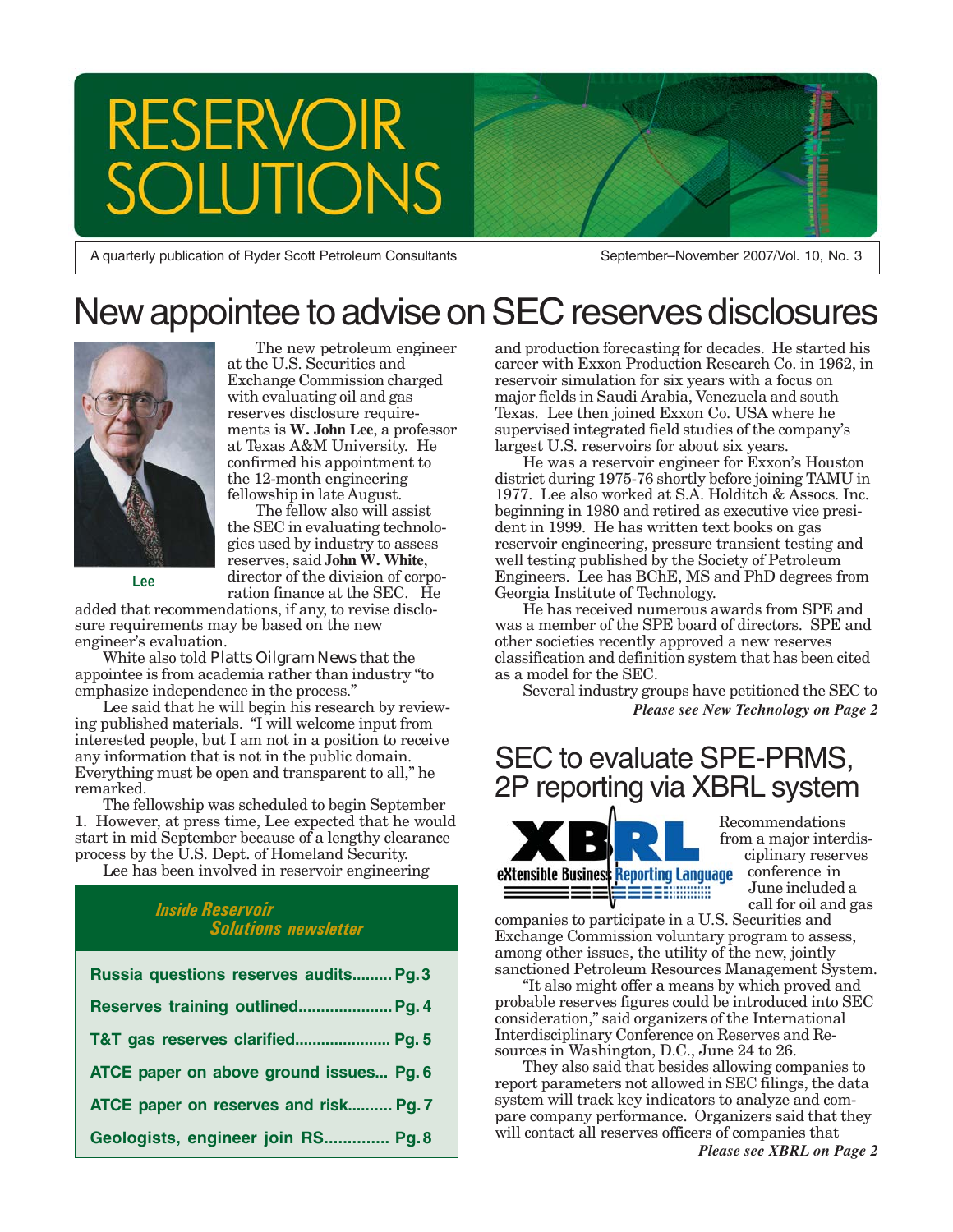#### *New Technology—Cont. from Page 1* allowed to use four procedures— *XBRL—Cont. from Page 1*

allow companies to rely on new technologies to identify proved reserves. White said that those groups have not demonstrated to the commission that those technologies are routinely reliable to attribute proved reserves.

"Allowing use of such technologies would likely produce increased levels of proved reserves, but might decrease the reliability of the estimate," said White.

Lee will have to consider the older vintage of SEC rules in his investigation of so-called new technology. "Some people in the industry believe that the guidelines, which were implemented in 1978, might need to be revisited after almost 30 years," he said.

White provided a clue to one of the technology issues that Lee most likely will have to tackle, saying that the SEC allowed the "use of … (new) technologies in calculating proved reserves in the Gulf of Mexico."

His reference was to the agency's statement in 2004 that in the absence of a flow test, GOM deepwater operators would be

#### **Publisher's Statement**

*Reservoir Solutions* newsletter is published quarterly by Ryder Scott Company LP. Established in 1937, the reservoir evaluation consulting firm performs hundreds of studies a year. Ryder Scott multidisciplinary studies incorporate geophysics, petrophysics, geology, petroleum engineering, reservoir simulation and economics. With 115 employees, including 80 engineers and geoscientists, Ryder Scott has the capability to complete the largest, most complex reservoirevaluation projects in a timely manner.

#### Board of Directors

| Don P. Roesle<br>Chairman and CEO                           | Dean C. Rietz<br>Managing Senior V.P.        |
|-------------------------------------------------------------|----------------------------------------------|
| John E. Hodgin<br>President                                 | <b>Guale Ramirez</b><br>Managing Senior V.P. |
| Fred P. Richoux<br>Executive V.P.                           | George F. Dames<br>Managing Senior V.P.      |
| Larry T. Nelms<br>Managing Senior V.P.                      | <b>Littuar</b>                               |
| <b>Reservoir Solutions</b>                                  | m<br>шш                                      |
| Editor: Mike Wysatta<br><b>Business Development Manager</b> |                                              |
| $P_1$ $P_2$ $P_3$                                           |                                              |

Ryder Scott Company LP 1100 Louisiana, Suite 3800 Houston, Texas 77002-5218 Phone: 713-651-9191; Fax: 713-651-0849 Denver, Colorado; Phone: 303-623-9147 Calgary, AB, Canada; Phone: 403-262-2799 E-mail: info@ryderscott.com

allowed to use four procedures openhole logs, core samples, wireline formation sampling and seismic surveys—in combination to justify booking proved undeveloped reserves.

### "...new (SEC) guidelines could take more than two years." —Dow Jones

After the 2004 announcement, the SEC immediately drew fire from GOM shelf operators and U.K. North Sea producers, including BP, for not extending the ruling beyond the deepwater GOM. Some critics remarked that the laws of physics are not suspended outside the deepwater GOM.

It is impossible to say how long it would take the commission to approve new recommendations, if any, SEC spokesman **John Heine** told *Dow Jones* news service. "Given that the fellowship is expected to last 12 to 18 months and that officials would need to write new proposals, offer them out for public comment and then require a commission vote, new guidelines could take more than two years," *DJ* stated.

participated in the conference to encourage formation of such a consortium.

The system uses XBRL, extensible business reporting language, which enables financial data transfer between users using an open standard developed by a non-profit consortium of companies, organizations and agencies.

"The U.S. SEC seems to be encouraging subject firms to expand their reporting of pertinent data with a view towards enhanced communication and transparency," organizers stated. "They also may be considering … (allowing) companies to utilize International Financial Reporting Standards rather than the U.S. Generally Accepted Accounting Principles."

Conference participants formally urged the International Accounting Standards Board and its sponsors to revise global accounting standards for mineral reserves and resources from their stated target year of 2012 to no later than 2010.

**Mike Black** and **Pete Rose** were co-chairmen representing the Society of Petroleum Engineers and the American Association of Petroleum Geologists, respectively. A four-page executive summary cites conference recommendations.

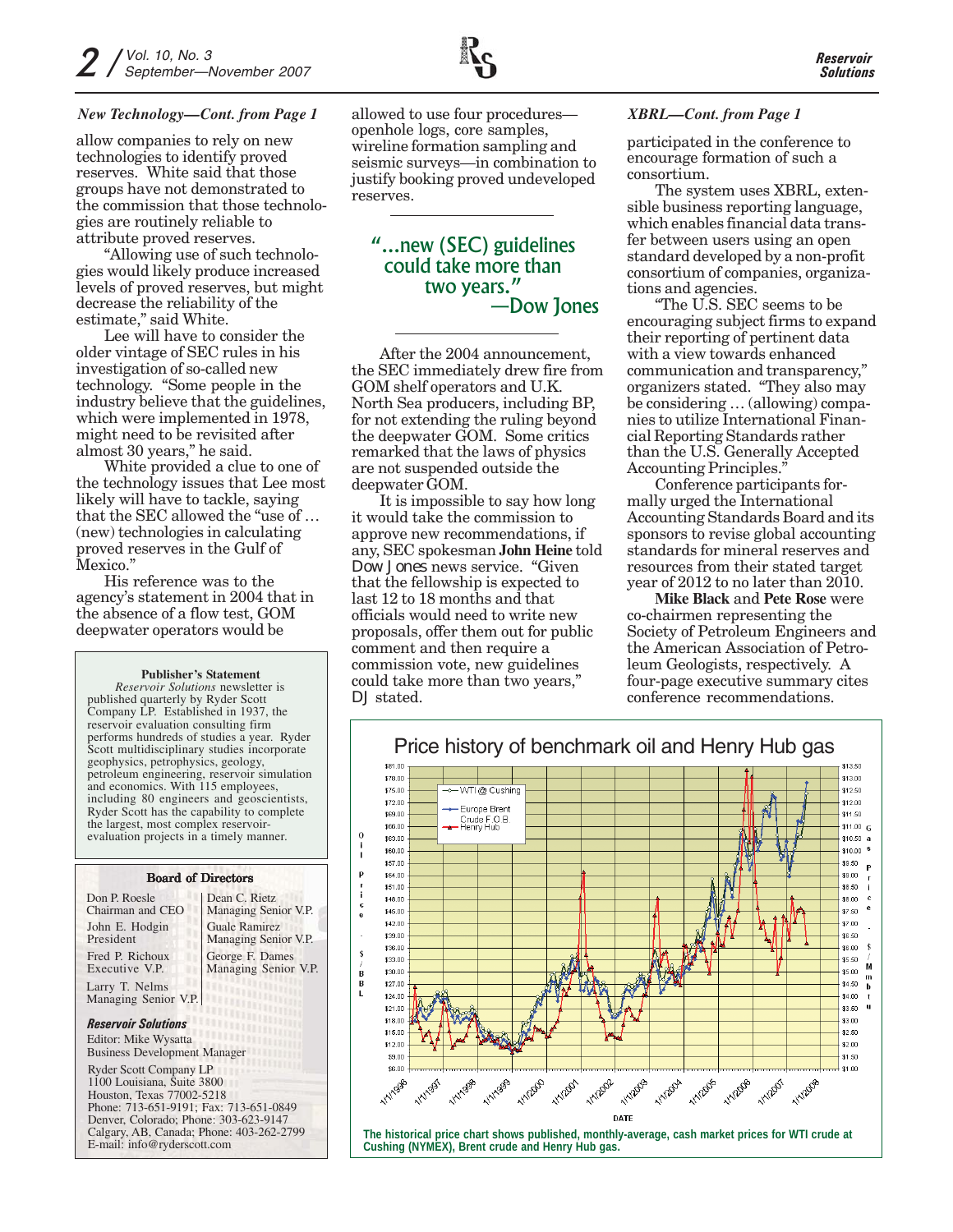

# Final reserves definitions need further clarification



The new jointly approved Petroleum Resources Management System, which offers the latest guidance for estimating petroleum resources and reserves, may be final but continuing industry feedback underscores a need for further clarification.

For example, **David Elliot**, chief petroleum advisor at the Alberta Securities Commission, recently said, "The current PRMS definition for a known accumulation doesn't make an

The deputy director of the Russian environmental agency Rosprirodnadzor criticized North American petroleum reserves auditors in late August for not verifying clientprovided reserves data with Russian regulators, *The Guardian*

We have a definition in Canada that does. That may be an area that needs some attention."

Elliot made his remarks at a multidisciplinary conference sponsored by the American Association of Petroleum Geologists and Society of Petroleum Engineers in June. The PRMS states that a known accumulation must be discovered and therefore "penetrated by a well that has established through testing, sampling or logging, the existence of a significant quantity of recoverable hydrocarbons."

The Canadian Oil and Gas Evaluation Handbook Vol. 1 glossary states that a known accumulation is discovered by drilling and flow to the surface, which is similar to the PRMS requirement for penetration by a well with testing. However, COGEH also states that "where good log and/or core data exist, this may suffice, provided there is a good analogy to a nearby and geologically comparable pool that has recovered hydrocarbons at the surface."

The PRMS also does not refer to analogs in its definition for "discovered," but offers guidance in Section 4.1.1 and states that "review of analog reservoir performance is useful in quality assurance of

*Please see PRMS on Page 4*

# Mitvol urges reserves auditors to verify data with state



**Mitvol**

newspaper in London reported.

"The explanation is easy. Most of the reserves data does not correspond with GKZ (state reserves committee) numbers. Those auditors … retain very significant fees for the work they do. They will lose all of their clients if they start to check for accurate data," said **Oleg Mitvol**. "When a proprietor-licensee has data that is different from the state data, this is firstly, abnormal and secondly, a fraud.

Earlier in April, he accused a reserves auditor and its client of reserves manipulation, calling for a countrywide reserves review. For that story, please see June 2007 *Reservoir Solutions* newsletter, Page 5.

Russian Interfax news agency reported that Rosprirodnadzor was looking into the activities of some small London-listed companies. However, Natural Resources Minister Yury Trutnev announced in July that the problems were confined to the one case.

Thus far, the government has not carried out Mitvol's sweeping recommendations for reserves reporting reform. Mitvol said, "I can add that soon the results of our work with one company will be announced and it will significantly reduce reserves."

He most recently has alleged that some U.K.-listed companies are "cheating" investors by exaggerating their reserves and he has called on the London Stock Exchange and other authorities in the U.K. to stamp out the alleged abuses, the *Guardian* reported.

"We will be working on all companies to implement certain arrangements to bring data into compliance with the state's certified reserves figures," said Mitvol. "In general, the problem companies are those that grow from zero and reach a valuation of hundreds of millions of pounds in two to three years."

The deputy head would like closer cooperation between Russian and British market regulators in examining reserves disclosures for compliance. "We are speaking here only about cooperation for the exchange of information, which is not complicated at all. I don't see any harm for the London regulator to ask the Russian peers and we will be more than happy to help," Mitvol told the *Guardian*.

Both financial and reserves auditors perform data integrity checks and review information for validity, questioning clients during the audit process when appropriate. However, traditionally professional firms have not been responsible for the completeness or accuracy of the client-provided data beyond what would be uncovered through a rigorous audit process.

Mitvol's appeal for consultants to confirm client data with the state comes on the heels of a press report in April quoting a reserves consultant under investigation as saying that "the audit is only as good as the geological data provided by the client."

allowance for analogs. **David Elliot from file photo, 2004**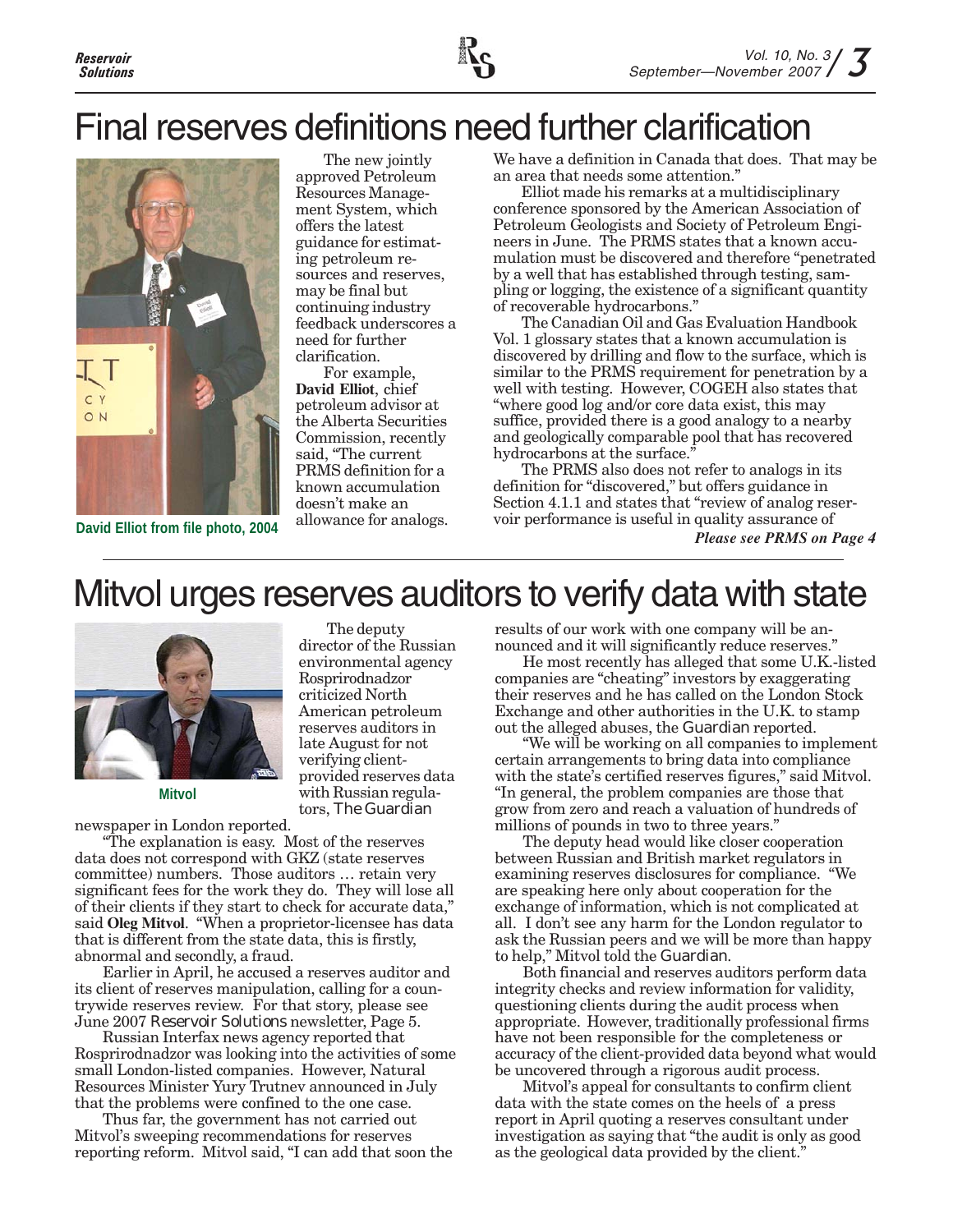

### Evaluators responsible for reserves training, says Harrell



**Harrell**

**Ron Harrell**, chairman emeritus at Ryder Scott, told attendees at a major reserves conference in late June that petroleum geologists and engineers, not their companies, bear the responsibility for bridging a knowledge gap to improve their reserves auditing and estimating skills. "Some oil and gas companies have good internal training programs for reserves evaluators, but most do not."

He made his remarks in a presentation, "Qualifications and Standards for Reserves Evaluators," June 25 at the International Interdisciplinary Conference on Reserves and Resources in Washington, D.C. "The continuous training necessary to be a qualified, independent professional reserves estimator or auditor is the responsibility of the individual," said Harrell.

He recommended that evaluators access information important to professionalism through their employers, industry organizations and programs offered by the Joint Committee on Reserves Evaluator Training. "A reservoir engineer or geologist is not automatically a reserves engineer or geologist," said Harrell, who helped revise the Society of Petroleum Engineers reserves and auditing standards that were jointly approved last March.

He urged evaluation professionals, as a start, to comply with the new definitions. Those include establishment of a 10 percent maximum tolerance between the internal reserves evaluation and external audit for proved reserves in the aggregate.

#### *PRMS—Cont. from Page 3*

resource assessments at all stages of development." The PRMS is less inclusive and more flexible by design, perhaps lessening the need to include all conceivable definitional elements, some argue.

While remarking that Elliot has a valid point, **John Etherington**, chairman of the SPE Oil and Gas Reserves Definitions Sub-Committee, said, "The PRMS was designed as technical guidelines and includes several options to accommodate adaptation by oil and gas companies. COGEH has less flexibility, as it is being directly referenced by NI 51-101." NI 51-101 is Canada's national instrument for standards of disclosure for oil and gas activities.

Elliot, at the center of oil and gas regulatory issues in Canada, remarked, "Lawyers don't worry about what a definition should say. They say, 'This is what it says.'" The PRMS language may be subject to less legal scrutiny though because it is not a disclosure document like COGEH. No market regulators have adopted the PRMS as the sole, acceptable standard for disclosure.

### **Ron Harrell's Top Ten List Why Some Estimates Are Not Reliable**

10. I did not actually see the log and core analysis, but I was told ….

- 9. I didn't actually study the definitions, but believe...
- 8. I relied on a 25-million-cell reservoir simulation model.

7. We used our partner's estimate.

6. I based my recovery factor on an analog 500 miles away.

5. I relied upon a best fit exponential decline using top-rated economic software.

4. My technician did most of the work, but I looked it over. 3. I know my development plan looks aggressive, but I believe we can get it done with a little luck.

2. I used a high proved oil recovery factor because many reservoirs in the area have strong water drives.

1. I thought the SEC had changed that one-offset rule.

"Some companies may choose to set a higher standard of achieving a 10 percent maximum difference for a region or area. Some boards might opt for a 5 percent tolerance level without comprehending the effort and expense to attain this," said Harrell.

The new 2007 industry definitions also stipulate that an entity reserves report includes at least 80 percent of an owner's properties at a given date.

"Lawyers pick apart COGEH because it is a disclosure document as well as a set of technical guidelines," said Etherington.

**John Ritter**, chairman of the SPE Oil and Gas Reserves Committee, said that one avenue to clarify the definitions lies in the impending development of an applications document to support PRMS. The SPE reserves education committee and OGRC are currently determining the best way to produce this document, which may be modeled after Canada's handbook.

The differences in the PRMS and COGEH definitions of known accumulation, discovery and other terms may disappear in the future. The SPE Canadian Section is involved with discussions with the Petroleum Society of CIM and the SPE on the formation of a new, singular petroleum industry society for Canada under the SPE banner.

"I think over time the two systems will come closer together through the implementation guidelines. They are already very close. There may always be local variations," said Etherington. "It doesn't make sense to have two sets of definitions in North America."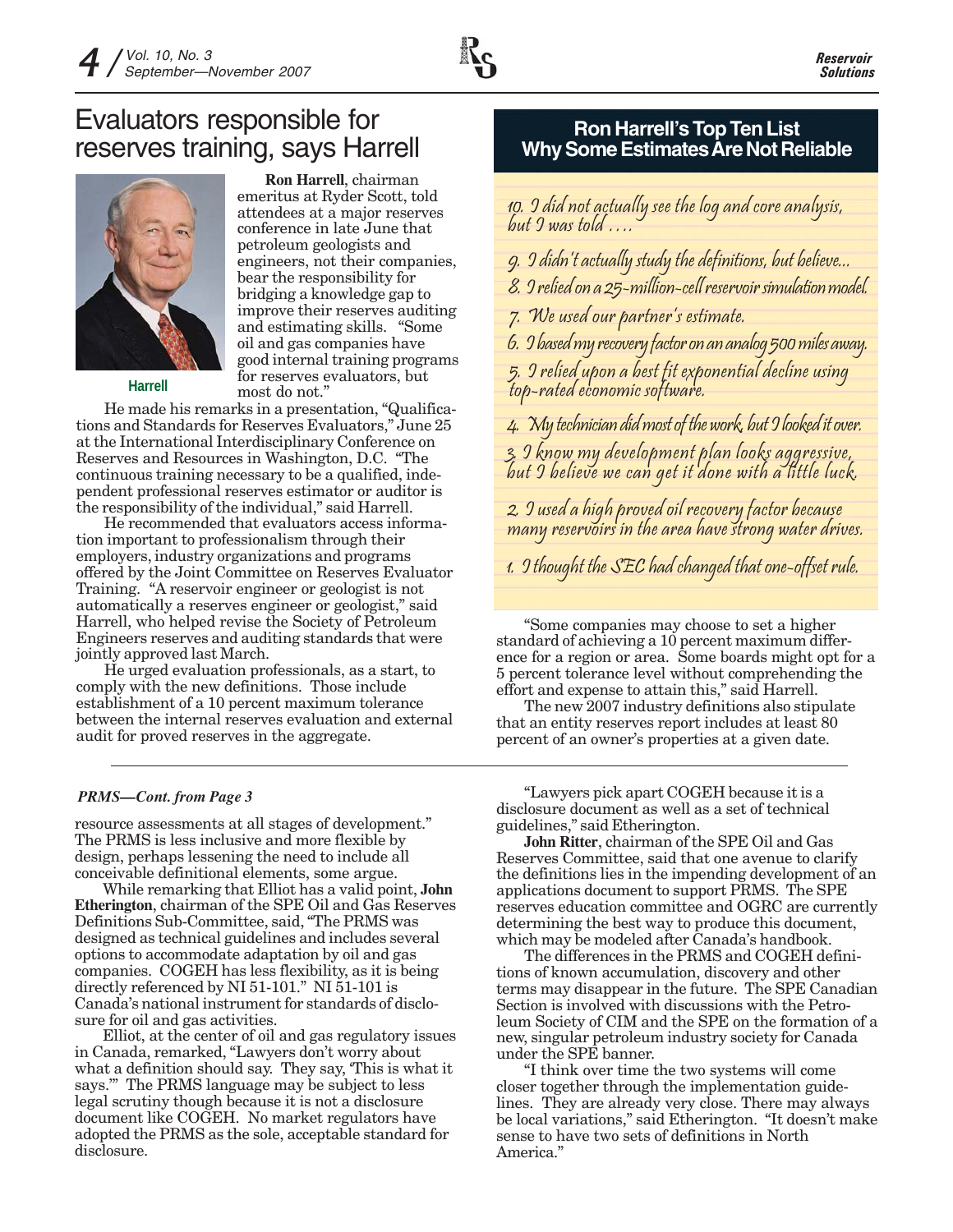

## Correction to news reports on audit of T&T gas reserves



News reports in late August quoted sources who said that a recently completed Ryder Scott reserves audit of the offshore gas reserves of Trinidad and Tobago showed that the country has 12 years of remaining gas reserves.

To the contrary, the two-year, countrywide audit found that T&T's risked 3P reserves are adequate to supply the demand for gas through 2016 before declining off plateau. The audit also concluded that T&T has 17.05 Tcf proved gas reserves, 7.76 Tcf

probable reserves and 6.23 Tcf of possible reserves. Also, the audit shows a 3.83 Tcf decline in gas reserves since January 2005 but a potential for an

additional 37 Tcf of gas awaiting discovery.



**An LNG ship docked at Point Fortin in T&T where future gas production looms large. Photograph by Barry Lewis.**

**Patrick Manning**, prime minister, said that the country is stimulating exploration activity in the various provinces in Trinidad and Tobago. "As a result, a lot of exploration is now taking place both on land and in marine areas," he remarked.

# SNAP software upgraded to metric units, on Web site



Ryder Scott recently released a SNAP wellperformance and nodal analysis package to accommodate metric units. **Scott Wilson**, codeveloper and vice president at Ryder

Scott, recently posted a test version on the Ryder Scott Web site at www.ryderscott.com. He continues to tweak it as he receives user feedback.

That version of the SNAP program is available to all licensed SOS users. The option for metric inputs is in the units preferences dialog under the inputs menu.

 SNAP users have commissioned Wilson to customize the package for specific applications. This is a fee-based service with clients having proprietary rights to those custom features.

Recently, Wilson developed a SNAP version that incorporated code from the Valve Performance Clearinghouse, a consortium that includes major oil companies that establishes accurate gas lift valve performance correlations. That SNAP version is optimized to better predict gas passage rates through commercial gas-lift valves.

In another project, Wilson customized SNAP to optimize a tubing tail location in long well completions, such as those in the Pinedale field and other U.S. Rockies tight gas plays. "Before using the applicationspecific version of SNAP, most operators had no idea

how much production they were losing by misplacement of the tubing tails," said Wilson.

Ryder Scott made SNAP available more than seven years ago after the firm became the SOS software licensor. SNAP continues to be the standard gaslift package for engineers working both the giant Prudhoe Bay and Kuparuk oil fields.

Ryder Scott offers five SOS programs, including SNAP, and 10 Reservoir Solutions Excel-based programs, to the worldwide oil and gas industry. The most recent versions of all programs are maintained on the Web site at ryderscott.com.

"Before using the application-specific version of SNAP, most operators had no idea how much production they were losing by misplacement of the tubing tails." —Wilson

Ryder Scott also distributes Reservoir Solutions install disks at the SPE Annual Technical Conference and at the North American Prospect Expo. SOS programs are available only to clients and potential clients. Ryder Scott qualifies SOS users by reviewing Web-based submission forms received from applicants.

*Editor's Note: Ryder Scott does not guarantee or warranty the accuracy or reliability of its software and disclaims its fitness for any particular purpose.*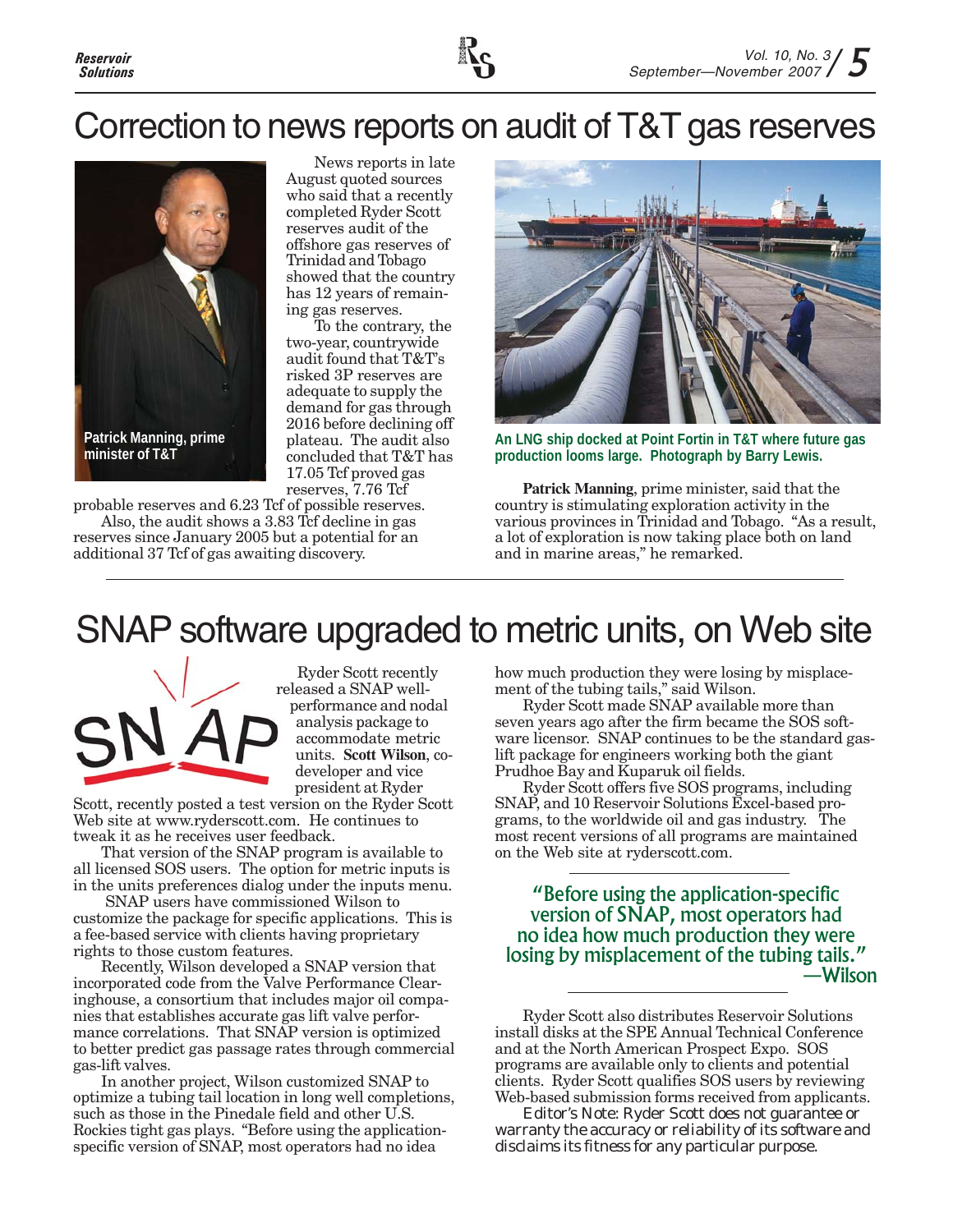# SPE-ATCE paper analyzes above-ground factors



**McLaughlin Gouge**



"Methods for Incorporating Costs, Pricing, Gas Shrinkage and Transport Tariffs, NGL and Inert Revenues, and Working Interest in Gas Plants and LNG Projects into Reserve Estimates," will be presented at the SPE annual technical conference, Monday, Nov. 12. The paper was written by **John McLaughlin and Brad Gouge**, both petroleum engineers at Ryder Scott.

The presentation, scheduled for 2:50 p.m. in Room 203 A&B, is one of several in the three-hour session, "Relationships: Reserves, Price, Supply and Demand,"

which starts at 2 p.m. at the Anaheim Convention Center.

The authors contrast and compare the ways that commercial and non-reservoir factors are treated under reserves reporting systems of both the U.S. Securities and Exchange Commission and jointly adopted Petroleum Resources Management System (SPE-PRMS). The paper also highlights areas where the industry does not always interpret those definitions consistently.

The authors primarily focus on proved definitions in five areas: pricing and costs, gas composition and usage, entitlement interests, project approvals and reserves aggregation.

The following points summarize many of the key similarities and differences between the SPE-PRMS and SEC reserve systems view of above-ground issues. The SEC requires year-end (December 31) pricing held constant for the project life under 10-K reporting rules. This daily posted oil or gas sales price, referred to as spot price, is adjusted for oilfield or gas gathering hub and wellhead price differences in grade, transportation, gravity, sulfur and basic sediment and water.

The only exception is for properties with contracts in place before year end that dictate future changes.

 The SPE-PRMS recommends pricing based on a reasonable forecast of future conditions as well as flat pricing to satisfy regulatory requirements.

 The SEC requires year-end costs held constant throughout the project life as the basis for future expenses. The SPE-PRMS provides guidance of a "reasonable forecast" for future costs of projects.

■ SEC and SPE-PRMS require that producers calculate reserves at a reference point and that price, costs, shrinkage and hydrocarbon states are consistent with that point. Often this point is the point of sale, but in some integrated projects a net-back price may be calculated to shift the reference point to a marine terminal or trunk line.

The location of the reference point in the system generally determines whether the study should report wet gas or dry gas plus natural gas liquids. If a reference point is before non-hydrocarbon separation, the SEC recommends that the non-hydrocarbons be excluded from reserves quantities. The SPE-PRMS allows non-hydrocarbons to be included where the stream is sold before separation.

■ The SEC does not allow non-hydrocarbon revenue to be included in reserves cash flows. SPE-PRMS definitions do allow it. If this additional revenue

> extends the producing life of a field, the additional oil and gas volumes produced during the extension may be included as reserves.

 The SEC does not allow hydrocarbons recovered through mining to be booked as oil or gas reserves. The SPE-PRMS does allow mined volumes, including shales and tar sands, to be classified as reserves.

 Under specific circumstances, the SEC and SPE-PRMS allow

fuel gas to be included as reserves. However, SEC staff guidance prohibits fuel inclusion in the SMOG or sales gas and prohibits companies from assigning revenue to the fuel stream. In cases where SPE-PRMS guidance allows fuel-gas volumes to be booked, revenue may be associated with the fuel volumes when an equal and offsetting value is added to the operating expenses. Evaluators frequently do not include fuel gas volumes in SEC and SPE-PRMS reserves studies if those volumes are included as a component of shrinkage.

Both the SEC and SPE-PRMS differentiate between injected and re-injected volumes. Neither allows injected volumes to be included as reserves, but the SPE-PRMS framework allows unsold, injected gas

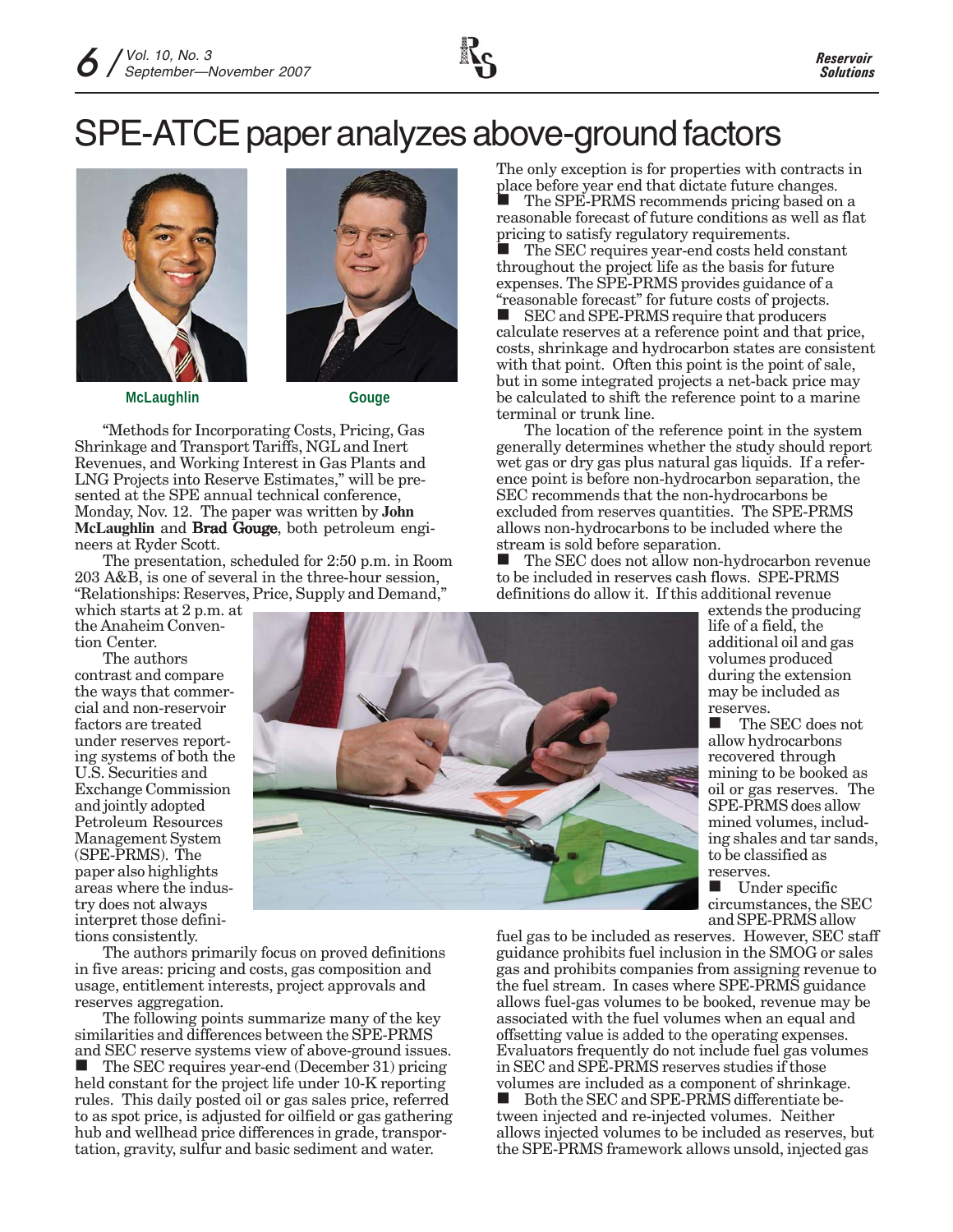from nearby reservoirs to be classified as re-injected gas. The SEC requires injected gas to be returned to the reservoir to be classified as re-injected. Reserves entitlement interests for productionsharing agreements are calculated using the economic interest method under both SEC and SPE-PRMS definitions. That method ensures that net barrels correspond with net oil and gas financial results. The SEC, in practice, stipulates that funding and approvals be "in hand" for booking of proved reserves. The SPE-PRMS suggests the need for confirmation of

funding for booking of proved reserves. Non-proved reserves may be booked using SPE-PRMS guidance if project funding is reasonably expected.

 In the determination of reserves and value, the SPE-PRMS suggests the use of statistical aggregation only to the field, property or project level and arithmetic summation above those levels. The SEC, in practice, recommends using arithmetic summation at the lowest level in which the entity is analyzed, whether it is field, reservoir or well. Aggregation should not make allowances for the portfolio effect.

# Reserves validation techniques part of ERM system

A poster-session paper at the upcoming SPE annual conference will show how petroleum reserves evaluation techniques can be combined with operational risk-management and strategic-planning tools to support an enterprise risk management process. "Oil and gas companies have not integrated reserves estimation methods with broader fields to manage companywide enterprise risk," said **Scott W. Randall**, principal consultant at the enterprise risk management (ERM) services of Det Norske Veritas USA Ltd.

"Enterprise Risk Management in the Petroleum Industry Using Qualitative and Quantitative Techniques to Validate Information," (SPE No. 109822) presents a framework for achieving reasonable assurance of the reliability of information to support risk management. That reliability in reserves estimates is crucial because those metrics feed forecasts of earnings, cash flows and asset valuations, said Randall.

**Don Griffin**, senior vice president at Ryder Scott,

### **Upcoming Events**

**Nov. 11-14**—SPE ATCE, Anaheim Convention Center, Ryder Scott Booth No. 1656

> • Nov. 12—ATCE poster presentation on ERM. See details in article on this page. • Nov. 12—ATCE presentation on aboveground issues. See article on Page 6. • Nov. 14—ATCE poster presentation on reservoir simulation in reserves estimation by Dean Rietz and Adnan Usmani, both with Ryder Scott, at Field Case Histories session, Room 202 A&B, 2 to 4:30 p.m.



**Oct. 8-Dec. 12—SPE distinguished** lecturer Ron Harrell, chairman emeritus, presents history, current status and future of reserves estimates at SPE sections:

Oct. 8, New York Petroleum Section; Oct. 9, National Capitol Section; Oct. 10, Appalachian Petroleum Section; Oct. 11, Northern W. Virginia Section; Dec. 3, Swiss Section; Dec. 4, Vienna Basin Section; Dec. 5, Croation Section;

Dec. 6, Copenhagen Section; Dec. 10, Netherlands Section; Dec. 11, Oslo Section; Dec. 12, Stavanger Section





**Randall** Griffin

and **Ron Harrell**, chairman emeritus at the firm, cowrote the paper, which will be featured at the Management Practice at Home and Abroad session on Monday, Nov. 12, Room 203 A&B, 8:30 to 9:45 a.m.

The authors state that the jointly approved 2007 Petroleum Resource Management System and the accompanying Guidelines for the Evaluation of Petroleum Reserves and Resources provide common guidance for reserves and economic analysis. "However, a framework for information validation, for instance to verify raw data, would be useful to provide assurances to internal and external stakeholders alike," said Randall.

ERM is especially critical now because performance and compliance expectations are coming from a wider group of stakeholders that include stock analysts, regulators, institutional investors, bond rating agencies and environmental non-governmental organizations.

Randall has developed a three-stage validation process with steps for initial data screening and basic and advanced validation of secondary information. He said that an example of secondary information is the data reviewed by a stock analyst while primary information might be data gathered by a field technician.

Griffin and Harrell provided a couple of examples to support at least two steps in the secondary data validation process. One case involved the use of a scatter-plot tool to reveal overly optimistic production projections and invalid geological analysis. The other involved an abuse of variable costs in lease operating statements to accelerate cost projections, lower economic limits and extend field production life to inflate reserves.